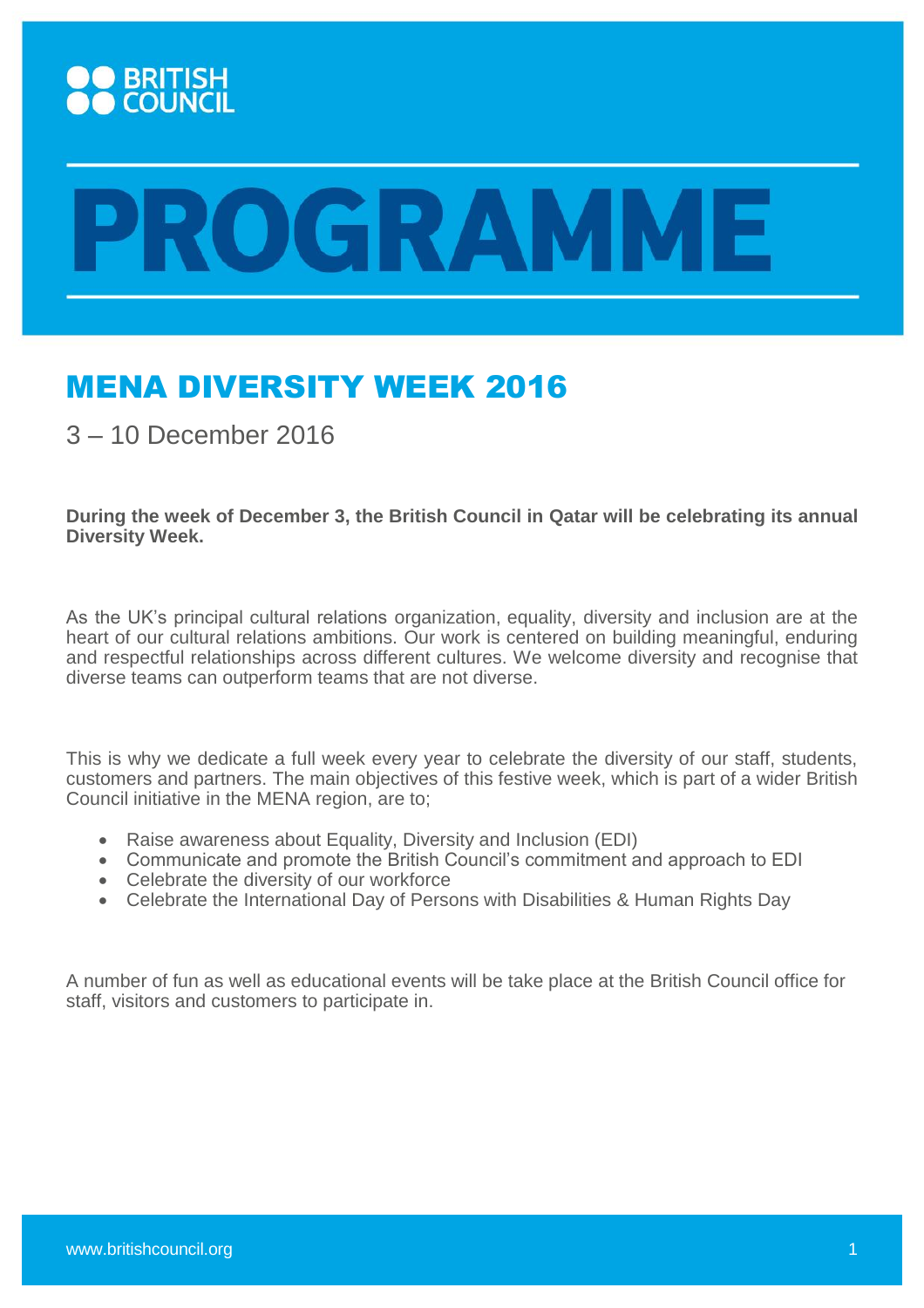## MENA DIVERSITY WEEK 2016

| <b>DATE</b>        | <b>TIME</b>        | <b>EVENT</b>                                              | <b>DESCRIPTION</b>                                                                                                                              | <b>ORGANISING TEAM</b> | <b>LOCATION</b>       | <b>AUDIENCE</b>              |
|--------------------|--------------------|-----------------------------------------------------------|-------------------------------------------------------------------------------------------------------------------------------------------------|------------------------|-----------------------|------------------------------|
| 4 Dec              | 9:00               | Opening<br>Email                                          | Message from Director to kick off Diversity<br>Week                                                                                             | <b>Director</b>        | N/A                   | <b>Staff</b>                 |
| 5 Dec              | $13:00 -$<br>14:00 | <b>Mental Illness</b>                                     | Session in Arabic targeted to Customer<br>Services. Recognizing mental illnesses<br>and providing services to people with<br>mental disability. | <b>BC</b> Qatar        | Classroom 6 & 7       | <b>Customer Services</b>     |
| 5 Dec              | $14:00 -$<br>15:00 | <b>Teacher</b><br><b>INSETT</b>                           | Subject TBC                                                                                                                                     | <b>BC</b> Qatar        | Classroom 5           | <b>Staff</b>                 |
| 6 Dec              | $11:00 -$<br>12:00 | <b>EDI</b> for<br>contractors                             | Session on general EDI for contractors<br>who are on premises                                                                                   | <b>BC</b> Qatar        | <b>TBC</b>            | <b>External stakeholders</b> |
| 6 Dec              | $13:30 -$<br>14:30 | <b>Intercultural</b><br><b>Fluency</b>                    | Session on Intercultural Fluency                                                                                                                | <b>BC</b> Qatar        | Classroom 6 & 7       | <b>Staff</b>                 |
| 7 Dec              | $11:00 -$<br>12:00 | <b>Access Audit</b>                                       | <b>Jennifer Stirling</b><br>Accessibility Consultant at Sasol Qatar will<br>complete an Access Audit of our premises                            | <b>BC</b> Qatar        | All office            | <b>Staff</b>                 |
| 7 Dec              | $13.00 -$<br>13:30 | <b>Guest</b><br><b>Session</b><br>Assistive<br>Technology | <b>Jennifer Stirling</b><br>Accessibility Consultant at Sasol Qatar<br>will tell us about the Accessible Qatar app                              | <b>BC</b> Qatar        | Classroom 6 & 7       | <b>Staff</b>                 |
| 7 Dec              | $13:30 -$<br>15:00 | <b>Staff Potluck</b>                                      | Staff to share a dish from their home<br>country & dress up in national dress                                                                   | <b>BC</b> Qatar        | Garden                | Staff, Contractors           |
| All<br><b>Week</b> | <b>All Day</b>     | <b>Nationality</b><br><b>Stand</b>                        | A stand set up to celebrate the numerous<br>nationalities in the office                                                                         | <b>BC</b> Qatar        | <b>Reception Area</b> | Students, Customers & Staff  |